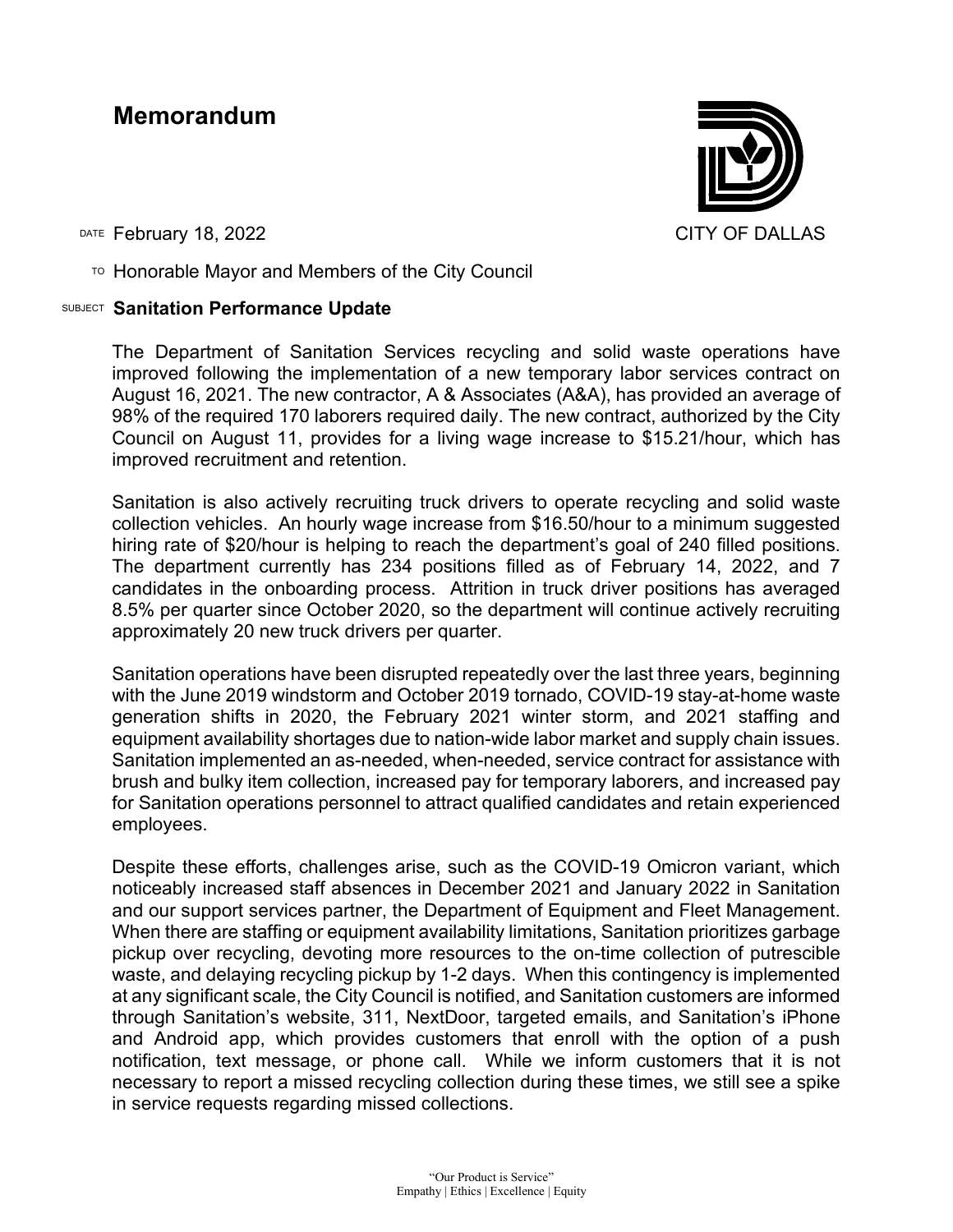### DATE February 18, 2022 SUBJECT **Sanitation Performance Update**

The charts below illustrate missed service complaints received by Sanitation through 311 for eight month periods between June and January, from 2019 to 2022, for garbage, recycle and brush collection services. There are approximately 1 million garbage and approximately 1 million recycling collection opportunities each month (250,000 customers serviced 4-5 times per month). Due to the large number, the Department measures missed collections by increments of 10,000 collection points.

## **Missed Garbage Service Requests Per 10k Collection Points Total and Per 10k Collection Points**



# **Missed Recycling Services Request Per 10k Collection Points Total and Per 10k Collection Points**

Missed Recycling Service Requests Per 10K Collection Points



"Our Product is Service" Empathy | Ethics | Excellence | Equity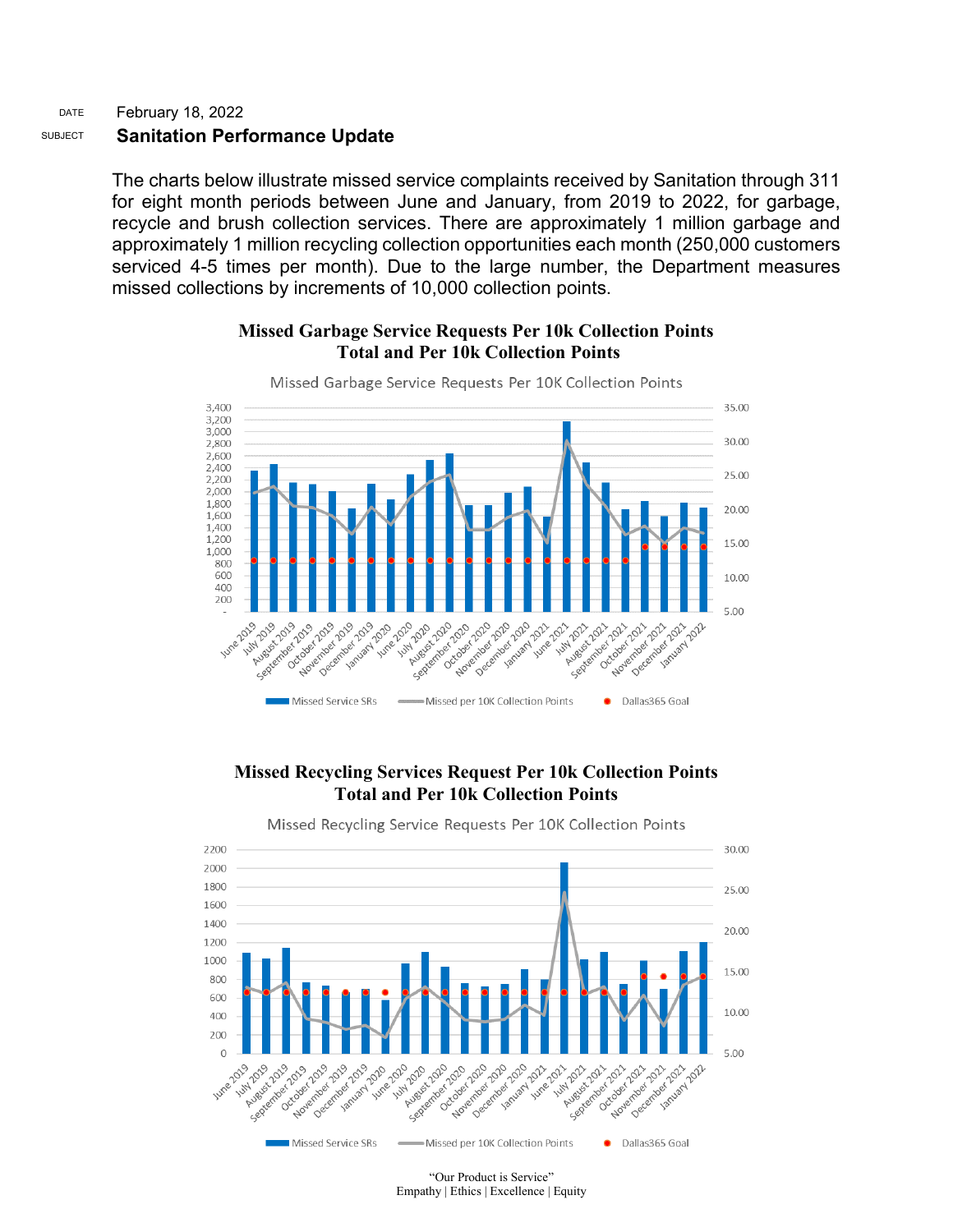

# **Missed Brush and Bulky Waste Service Requests Total and Per 10k Collection Points**

\* In June and November of 2019 Bulk and Brush Missed Service calls were on hold due to June 2019 storm and October 2019 tornado

These challenges are not unique to Dallas. Solid waste management providers, both public and private, around the country have reported similar struggles over the last two years. Sanitation's operations have improved over the last six months, but the department is still challenged by the truck driver attrition rate, and a reliance on approximately 170 temporary laborers to work on rear-load collection vehicles, known to be one of the most dangerous jobs in the United States. Sanitation is analyzing how many collection routes can be converted to automated curbside collection, which would provide safer working conditions for Sanitation employees, and a more reliable experience for customers, due to the need for fewer, but more skilled staff.

Sanitation continues to hold weekly interviews; job offers are extended the same day and entered in Workday for processing. Sanitation remains committed to delivering timely and reliable service to all customers. The department continues to post updates for customers regarding service issues on their [website,](https://gcc02.safelinks.protection.outlook.com/?url=https%3A%2F%2Fdallascityhall.com%2Fdepartments%2Fsanitation&data=04%7C01%7Ccynthia.rico%40dallascityhall.com%7Cfb1212ff6e7b469f785208d96cba3ab5%7C2935709ec10c4809a302852d369f8700%7C0%7C0%7C637660369369975134%7CUnknown%7CTWFpbGZsb3d8eyJWIjoiMC4wLjAwMDAiLCJQIjoiV2luMzIiLCJBTiI6Ik1haWwiLCJXVCI6Mn0%3D%7C1000&sdata=glvm6h44qfA7PsqwZ9DRQPCBlJjGALaukNSMzIKIAsg%3D&reserved=0) on [NextDoor,](https://gcc02.safelinks.protection.outlook.com/?url=https%3A%2F%2Fnextdoor.com%2F&data=04%7C01%7Ccynthia.rico%40dallascityhall.com%7Cfb1212ff6e7b469f785208d96cba3ab5%7C2935709ec10c4809a302852d369f8700%7C0%7C0%7C637660369369985095%7CUnknown%7CTWFpbGZsb3d8eyJWIjoiMC4wLjAwMDAiLCJQIjoiV2luMzIiLCJBTiI6Ik1haWwiLCJXVCI6Mn0%3D%7C1000&sdata=Nn1SU80aQmH%2BhOsucWdwMr5wfgtu8vslhS64pQ%2F6NNU%3D&reserved=0) and the Dallas Sanitation app [\(App Store](https://gcc02.safelinks.protection.outlook.com/?url=https%3A%2F%2Fitunes.apple.com%2Fapp%2Fid1079425049&data=04%7C01%7Ccynthia.rico%40dallascityhall.com%7Cfb1212ff6e7b469f785208d96cba3ab5%7C2935709ec10c4809a302852d369f8700%7C0%7C0%7C637660369369985095%7CUnknown%7CTWFpbGZsb3d8eyJWIjoiMC4wLjAwMDAiLCJQIjoiV2luMzIiLCJBTiI6Ik1haWwiLCJXVCI6Mn0%3D%7C1000&sdata=v4QM4pHXxO0hEcSt1o4C1ZpeCwU12RATPBt7QsE%2BBJQ%3D&reserved=0) / [Google Play\)](https://gcc02.safelinks.protection.outlook.com/?url=https%3A%2F%2Fplay.google.com%2Fstore%2Fapps%2Fdetails%3Fid%3Dnet.recollect.dallas&data=04%7C01%7Ccynthia.rico%40dallascityhall.com%7Cfb1212ff6e7b469f785208d96cba3ab5%7C2935709ec10c4809a302852d369f8700%7C0%7C0%7C637660369369985095%7CUnknown%7CTWFpbGZsb3d8eyJWIjoiMC4wLjAwMDAiLCJQIjoiV2luMzIiLCJBTiI6Ik1haWwiLCJXVCI6Mn0%3D%7C1000&sdata=5JaMrnw8WuRKx6oOk94xRPmIXDXTtnqceKGNDNxQ5mQ%3D&reserved=0). Sanitation customers enrolled in the City of Dallas [ePay](https://gcc02.safelinks.protection.outlook.com/?url=https%3A%2F%2Fepay.dallascityhall.com%2Fbdisu%2Fpublic%2Fframeset_top_html.jsp&data=04%7C01%7Ccynthia.rico%40dallascityhall.com%7Cfb1212ff6e7b469f785208d96cba3ab5%7C2935709ec10c4809a302852d369f8700%7C0%7C0%7C637660369369995048%7CUnknown%7CTWFpbGZsb3d8eyJWIjoiMC4wLjAwMDAiLCJQIjoiV2luMzIiLCJBTiI6Ik1haWwiLCJXVCI6Mn0%3D%7C1000&sdata=KpPdcpu25724IbANKckzhCoSOdONa4R%2FKiRFIu%2F3m1U%3D&reserved=0)  [system](https://gcc02.safelinks.protection.outlook.com/?url=https%3A%2F%2Fepay.dallascityhall.com%2Fbdisu%2Fpublic%2Fframeset_top_html.jsp&data=04%7C01%7Ccynthia.rico%40dallascityhall.com%7Cfb1212ff6e7b469f785208d96cba3ab5%7C2935709ec10c4809a302852d369f8700%7C0%7C0%7C637660369369995048%7CUnknown%7CTWFpbGZsb3d8eyJWIjoiMC4wLjAwMDAiLCJQIjoiV2luMzIiLCJBTiI6Ik1haWwiLCJXVCI6Mn0%3D%7C1000&sdata=KpPdcpu25724IbANKckzhCoSOdONa4R%2FKiRFIu%2F3m1U%3D&reserved=0) can also receive service advisories directly via email.

For additional information, please contact me or Jay Council, Director of Sanitation Services, at [jerome.council@dallascityhall.com](mailto:jerome.council@dallascityhall.com) or 214-670-4485.